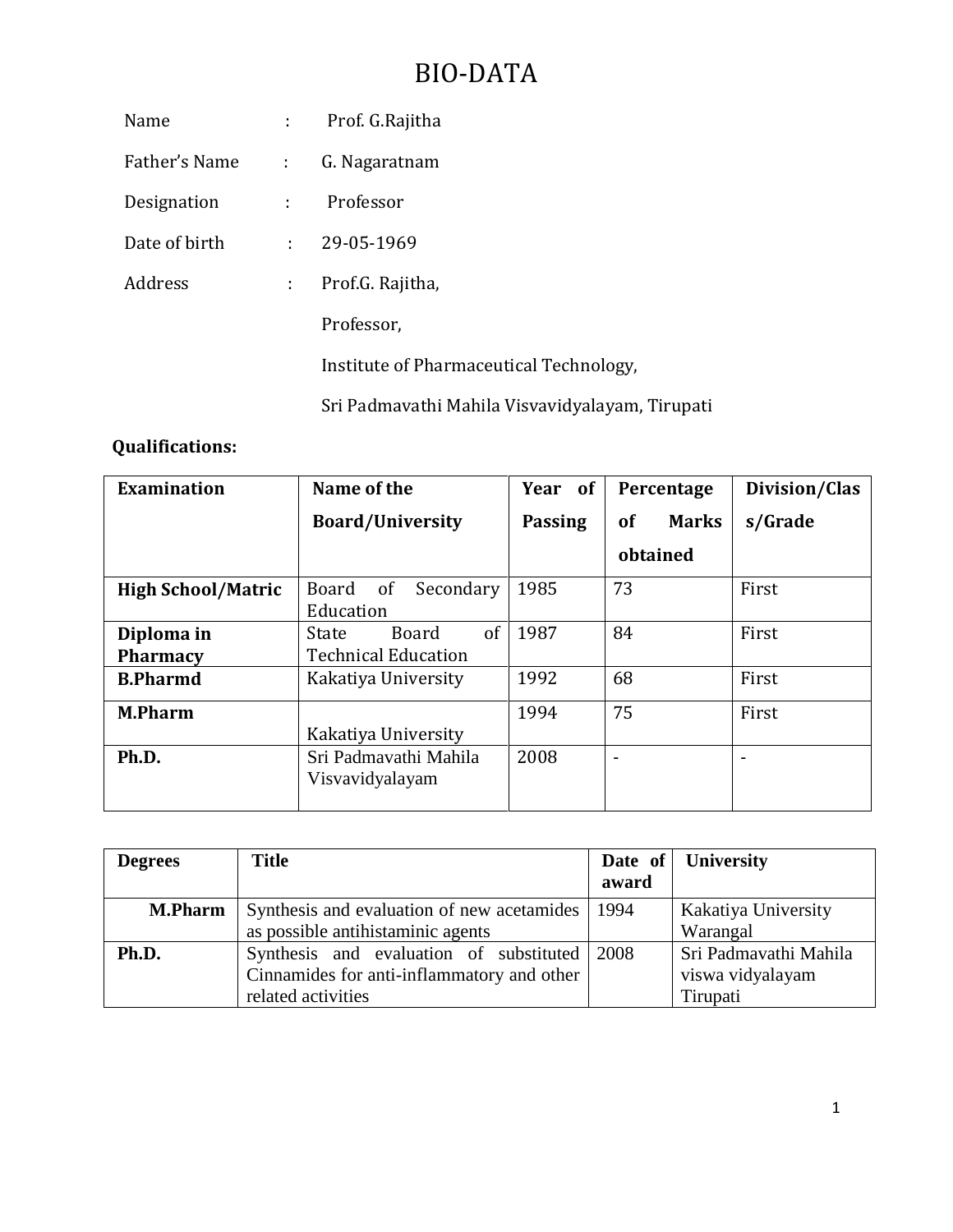|                                 |                   | Date of actual Joining |                |  |
|---------------------------------|-------------------|------------------------|----------------|--|
| <b>Designation</b>              | <b>Department</b> | From                   | T <sub>0</sub> |  |
| Assistant<br>professor          | <b>IPT</b>        | 26-12-1996             | 25-12-2006     |  |
| $(Lecturer + senior)$<br>scale) |                   |                        |                |  |
| Assistant                       | <b>IPT</b>        | 26-12-2006             | 24-06-2008     |  |
| professor                       |                   |                        |                |  |
| selection grade)                |                   |                        |                |  |
| Associate                       | <b>IPT</b>        | 25-06-2008             | 25-12-2012     |  |
| Professor                       |                   |                        |                |  |
| Professor                       | IPT               | 26-12-2012             | Till date      |  |

# **Posts held after appointment at Sri Padmavathi Mahila viswa vidyalayam institution**

**Period of teaching experience: P.G. Classes (in years)**

**U.G. Classes (in years)**

**Research Experience excluding years spent in M.Phil/Ph.D. (In years)**

15

22

**Academic Staff Colleges Orientation /Refresher Course attended:08**

**Life memberships in professional societies:** 3 (APTI, IPA, Indian Science Congress)

**Positions held: Worked as Head** in Institute of Pharmaceutical Technology, Sri Padmavathi Mahila Visvavidyalayam, Tirupati ,Andhra Pradesh. from **25 th April 2016 to 24th April 2018.**

**Worked as NSS Program Officer** in Institute of Pharmaceutical Technology, Sri Padmavathi Mahila Visvavidyalayam, Tirupati ,Andhra Pradesh. from **19th April 2010 to 20th April 2013.**

**Areas of Research:** Synthesis and molecular docking studies of heterocyclic compounds, hydrazones, acyl

hydrazones and Cinnamides and study of their pharmacological properties viz

antimicrobial, antiinflammatory and anti- cancer etc.,

#### **Publications:**

- 1. **G.Rajitha\*** and K.Bharathi. (2009), Synthesis and Evaluation of Substituted Pyrazolones for Anti-inflammatory, Analgesic and Antioxidant Activities**.** *Int. J. Chem. Sci,* 7(4): 2747-2755.
- 2. **G.Rajitha\*** K.V.S.R.G.Prasad and K.Bharathi. (2010), Synthesis and Evaluation of Substituted Cinnamoyl Alanines for Antiinflammatory, Analgesic and Antioxidant Activities. *Asian J. Chem*, 22(2): 1197-1204, IF: 0.2.
- 3. T.Sarala Devi, **G.Rajitha\*** and K.Bharathi. (2010), Synthesis and Evaluation of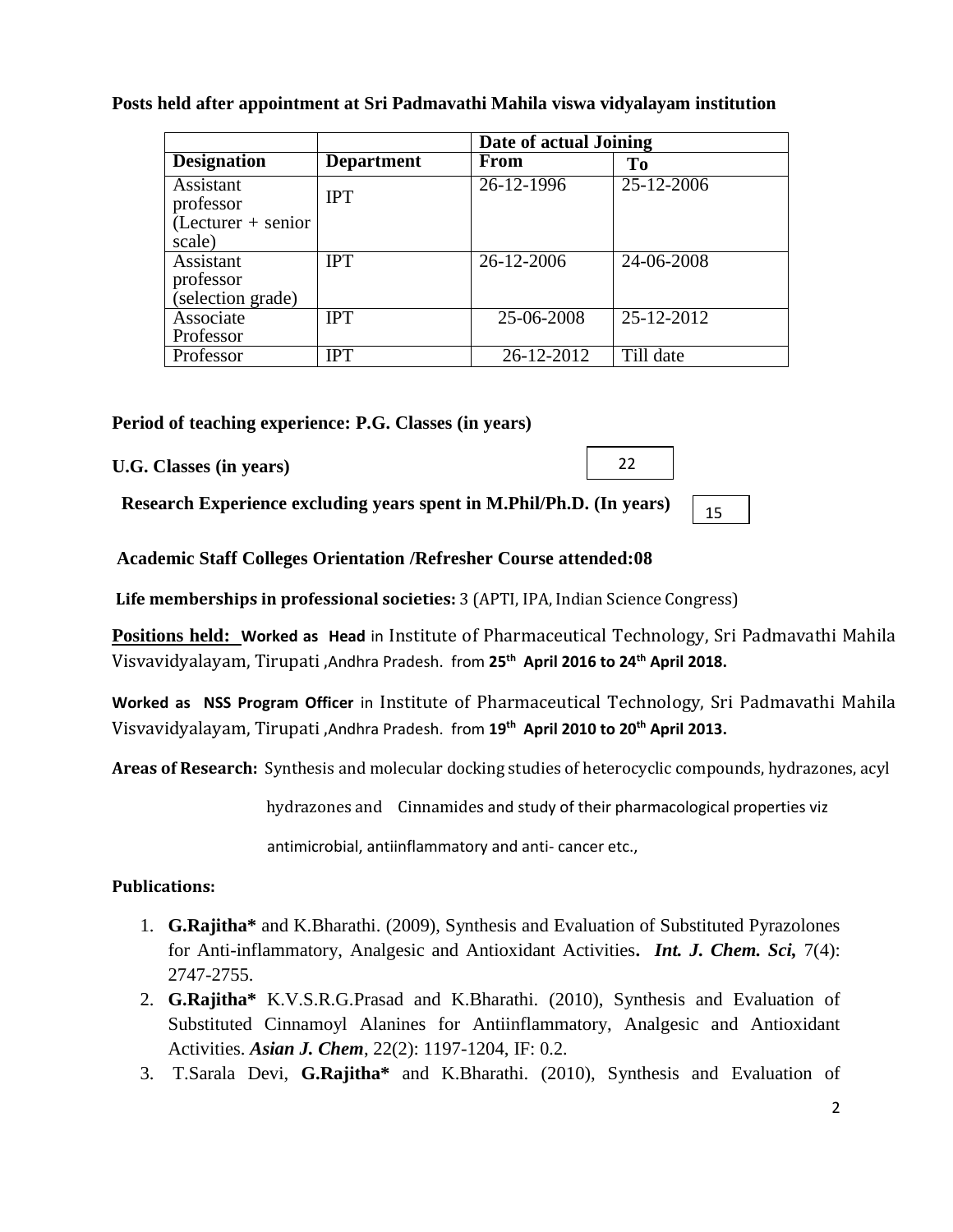Substituted Imidazolones for Antiinflammatory and Antioxidant Activities. *Asian J. Chem,* 22(7): 5271-5276, IF: 0.2.

- 4. **Galla Rajitha\*** K.V.S.R.G.Prasad and Koganti.Bharathi. (2011), Synthesis and Biological Evaluation of 3-Amino Pyrazolones. *Asian J. Chem,* 23(2) : 684-686, IF: 0.2.
- 5. Uddandam Aruneswari, Sreerama Usha rani, M.Aruna Devi and **Galla Rajitha\***.(2011), Synthesis and Evaluation of Substituted Imidazolones for Antibacterial and Antioxidant Activities. *Asian. J. Research Chem,* 4(2).
- 6. **G.Rajitha\*** N.Saideepa P. Praneetha. (2011), Synthesis and evaluation of N-(αbenzamido cinnamoyl)aryl hydrazone derivatives for anti-inflammatory and antioxidant activities*. Indian Journal of Chemistry,* 50B (5): 729-733, IF: 0.4.
- 7. **G.Rajitha\*** G.Naga Lakshmi, K.Vara Lakshmi Devi, P. Praneetha. (2011), Synthesis and biological evaluation of Novel Cinnamic acid derivatives for Antibacterial and Antioxidant activities. *Int. J. Chem. Sci,* 9(4): 1811-1818.
- 8. **C**.Sowjanya,V.Rama Bharathi, G.Kalpana Devi **G.Rajitha\***. (2011), Synthesis and evaluation of some novel  $3-[5-phenyl -1,3,4-oxadiazole -2-yl] -2-(substituted styryl)$  – quinazoline -4-(3H) –ones for Antibacterial activity*. J.Chem.Pharm.Res,* 3(6): 212-216.
- *9.* **G.Rajitha\*** Ruthu, Padmini and soumya. (2012), Synthesis and evaluation of some novel 5(1-benzoyl amino -2-(substituted phenyl) vinyl) -2-amino -1, 3, 4-oxadi azoles for antimicrobial and antioxidant activities. *J. chem.pharmRes.*
- 10. V.Ramabharathi, AV.N.Apparao and **Galla Rajitha**. (2014), Phytochemical investigation and evaluation of antibacterial and antioxidant activity of leaf-bud exudates of *Tarenna Asiatica (L.). Indian.J.Nat Prod Resouces***,** 5(1), 48-51.
- 11. **Galla Rajitha\*,** K.V. S. R. G. Prasad, A.Umamaheswari, D.Pradhan & K. Bharathi. (2014), Synthesis, biological evaluation and molecular docking studies of  $N-(\alpha$ acetamido cinnamoyl) aryl hydrazone derivatives as antiinflammatory and analgesic agents. *Med. Chem.res***,** 23(12): ISSN: 1054-2523., 5204-5214.
- *12.* Soujanya.M, Lakshminarayana.M Sarala devi.T, Anusha.S, Prof.**Rajitha.G**. (2014), Microwave Assisted Rapid, Efficient Synthesis And Screening of Acyl Hydrazone Derivatives For Antibacterial Activity. *Int. J. Pharm. Tech,* 6(1): **ISSN: 0975-766X.,**  6193-6202, IF: **1.2.**
- 13. V.Ramabharathi, D.V.R .Sai gopal**, Galla Rajitha\***. (2014), Anti viral activity of leafbud gum-resin of *Tarenna asiatica. Bangladesh J Pharmacol,* 9: ISSN: 1991-007X., 398-405, IF: 0976-0512.
- 14. Soumya J and **Rajitha G \***. (2015), Synthesis and Biological Evaluation of Naphthylmethyl-1, 3, 4- Oxadiazoles for Antioxidant and Antibacterial Activities. *Asian J.Res.Chem***,** 8(2), ISSN: 0974-4169., 141-146.
- 15. **G Rajitha\*,** S. Chandi Priya , T. Yamini Latha. (2015), Synthesis and biological evaluation of β-amino naphthyl substituted chalcones for antiinflammatory and antioxidant activities. *J.chem.pharm.res,* 7(4): ISSN: 0975-7384., 80-84, IF: 0.15.
- 16. **G Rajitha\*** S. ChandiPriya. (2015), Synthesis and anti-inflammatory activity of N-(2 methyl-4-oxoquinazolin-3(4H)-yl)-3`-(substituted phenyl) prop-2`-Enamides. *Res.J. pharm, bio.chem..sci,* 6(5): ISSN: 0975-8585., 889, IF: 0.35.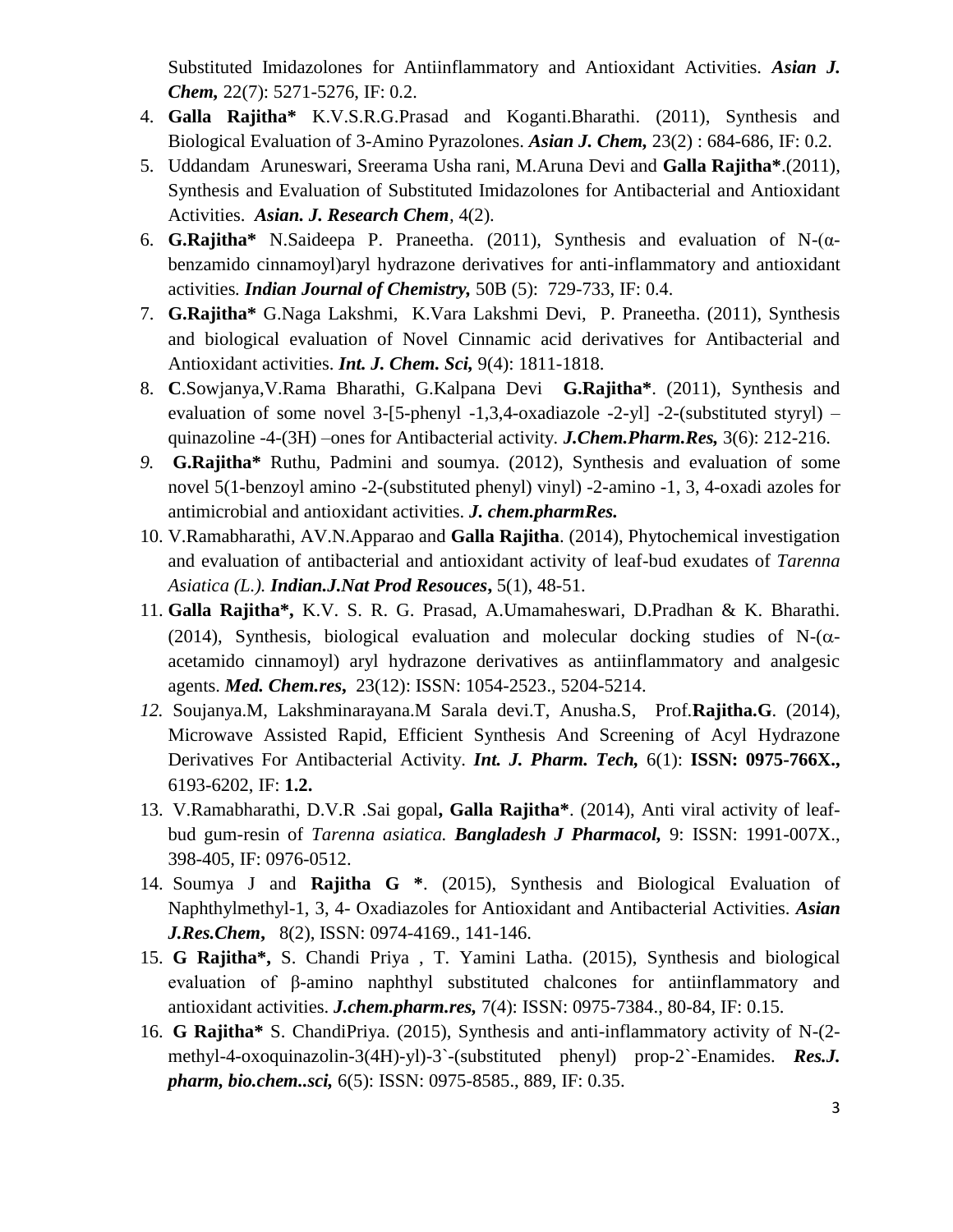- 17. **G Rajitha\*** R Srikanth, A Sivarajan, CSVenkatesan, VMaheshwaran, P Sugumar, JC Varalakshmi, MN Ponnuswamy. (2016), Synthesis, characterization, crystal structure, invitro antimicrobial evaluation and molecular docking studies of 1-(furan-2-carbonyl)-3 alkyl 2,6-diphenylpiperidine-4-one derivatives. *J.Mol. Structure,* 1125: ISSN: 11250022-2860., 481-492, IF: 1.6.
- 18. **G Rajitha\*** T Sarala Devi. (2016), Microwave Assisted Synthesis and Evaluation of Ncinnamoyl aryl hydrazones for Cytotoxic and Antioxidant Activities. *Oriental journal of chemistry,* 32(3): ISSN: 0970-020 X., 1703-1709, IF: 0.43.
- 19. **G Rajitha\*** B.HaseenaBanu, K. Bharathi. (2016), An approach to computer aided drug design of some bioactive cinnamoylhydrazones, *In Silico* and docking studies as possible cox-2 selective inhibitors. *J.bio.and biomaterials,* 6(3): ISSN: 2155-952X, IF: 1.75.
- 20. **G Rajitha**\* B Anusha A GeethaSusmita. (2016), Analytical Method Development and Validation of New RP-HPLC Method for Simultaneous Estimation of Brinzolamide and Timolol Maleate in OphthalmicSolutions. *Res. J.Pharm, Bio.Chem.Sci,* 7(3): ISSN: 0975-8585., 1290, IF: 0.35.
- 21. **G Rajitha**\* Yaminilatha T, Varalakshmi Devi K. (2017), Synthesis and Biological Evaluation of 1-Acetyl-5- Substituted Aryl-3-(Β-Amino Naphthyl) - 2-Pyrazolines. *I.J.Pharma and Bio Sciences,* 8(2): ISSN: 0975-6299., 374-378, IF: 0.34.
- 22. **G Rajitha**\* GeethaSusmitaAdepu, A. Srikala. (2017), Analytical Method Development and Validation for Simultaneous Estimation Of Isoniazid, Thiacetazone And Pyridoxine Hcl In Tablet Dosage Form By Rp-Hplc Method. *J.Global Trends in Pharm.Sci,* 8(1): ISSN: 2230-7346., 3622 – 3633, IF: 0.18.
- 23. M.Soujanya\* and **G.Rajitha.** (2017), Microwave Assisted Synthesis, Characterization, Molecular docking, Antiinflammatory and Analgesic activity of N-Acylhydrazones Bearing Thiophene Moiety. *Asian J.Chem,* 29(11): 2479-2484.
- 24. Soujanya M\*, **Rajitha G**. (2017), Synthesis, Characterization, Molecular Docking and Antimicrobial Activity of Nicotinic Acid Derived N-acylhydrazones. *Der Pharma Chemica,* 9(17): ISSN 0975-413X., 10-15.
- 25. M. Soujanya \* and **G. Rajitha.** (2017), Microwave Assisted Synthesis, Characterization, Molecular docking and Antimicrobial Evaluation of 4-Nitrocinnamide Analogues. *IJPSR,* 8(9): ISSN: 2320-5148., 3786-3794.
- 26. M. Soujanya\*, **G. Rajitha ,** A. Umamaheswari and K. Sudheerkumar. (2018), Synthesis, Biological Evaluation and Docking Studies of N-(2-benzamido feruloyl) Aryl Hydrazone Analogues. *Letters in Drug Design & Discovery,* 15: 000-000.